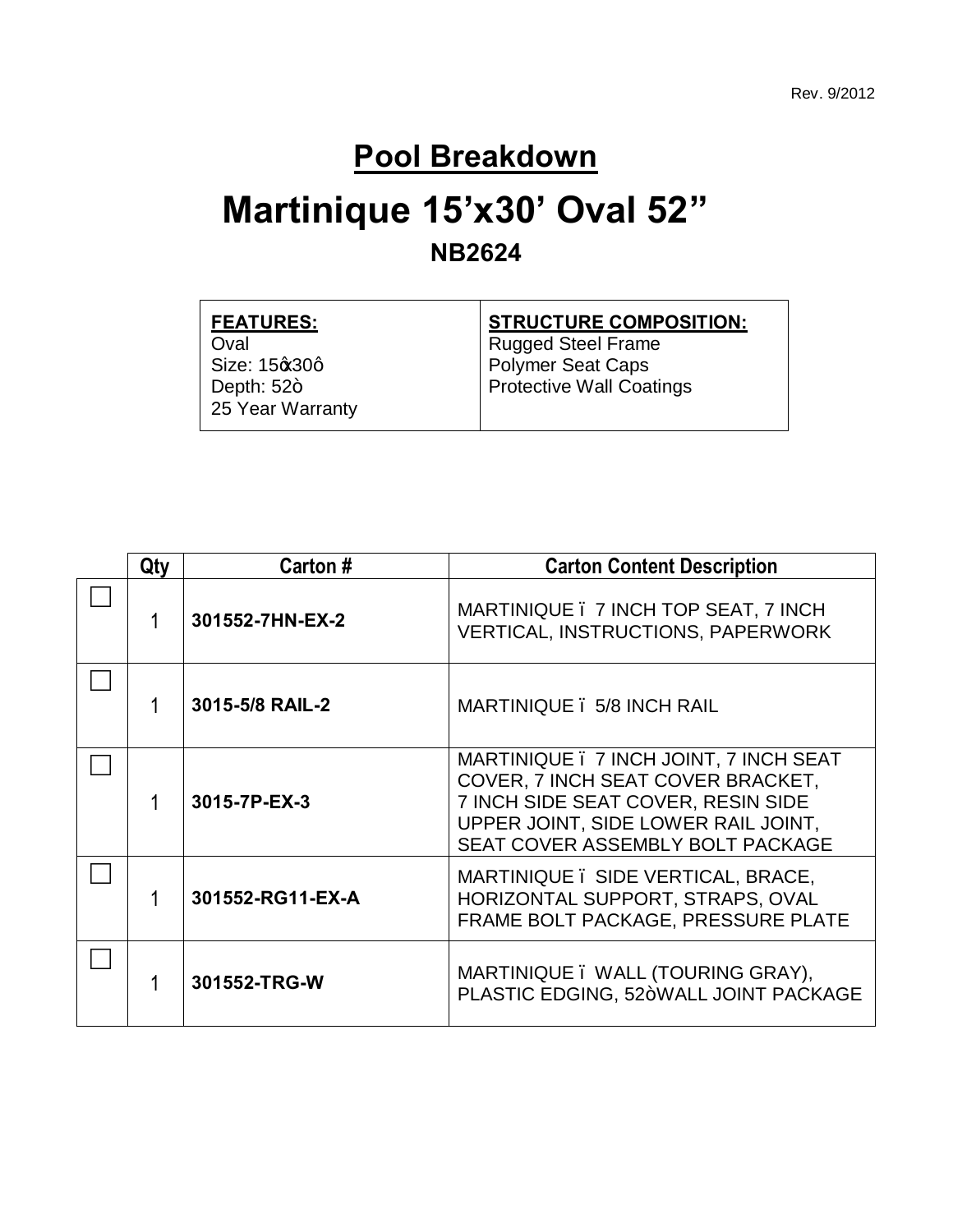#### **Carton Breakdown**

# **Martinique 15'x30' Oval 52"**

**NB2624**

| Key#                          | Qty | Item#                         | Mfg Part # | <b>Part Description</b>                                          |
|-------------------------------|-----|-------------------------------|------------|------------------------------------------------------------------|
| FRAME CARTON #301552-7HN-EX-2 |     |                               |            |                                                                  |
| 1                             | 16  | <b>NBP1050</b>                | 1174EX     | 7in Top Seat L=1444mm (56-7/8+) 15ft                             |
| $\overline{2}$                | 10  | <b>NBP1053</b>                | 2374EX     | 7in Vertical (52+High)                                           |
|                               | 1   |                               | 0022       | Warranty                                                         |
| ---                           | 1   |                               | 0023       | <b>Safety Decals</b>                                             |
| ---                           | 1   |                               | 0024       | Parts List + Frame Instruction                                   |
| ---                           | 1   | -----                         | 0025       | <b>Safety Booklet</b>                                            |
|                               |     |                               |            |                                                                  |
|                               |     | FRAME CARTON #3015-5/8 RAIL-2 |            |                                                                  |
| 3                             | 32  | <b>NBP1025</b>                | 1615       | 5/8in Rail L=1431mm (56-3/8+) 15ft                               |
|                               |     |                               |            |                                                                  |
|                               |     | FRAME CARTON #3015-7P-EX-3    |            |                                                                  |
| 4                             | 10  | <b>NBP1061</b>                | 2176       | 7in Resin Joint - Upper                                          |
| 5                             | 10  | <b>NBP1062</b>                | 2276       | 7in Resin Joint - Lower                                          |
| 6                             | 10  | <b>NBP1064</b>                | 2475EX     | <b>7in Seat Cover - Inside</b>                                   |
| $\overline{7}$                | 10  | <b>NBP1065</b>                | 2476EX     | 7in Seat Cover - Outside                                         |
| 13                            | 6   | <b>NBP1066</b>                | 3472EX     | <b>7in Side Seat Cover</b>                                       |
| 16                            | 6   | <b>NBP1070</b>                | 3234       | 5/8in Side Lower Rail Joint                                      |
| 19                            | 6   | <b>NBP1004</b>                | 3177       | Resin Side Upper Joint                                           |
|                               |     |                               |            | Seat Cover Assembly Bolt Package (Part # 0341 / Order # NBP1111) |
| 8                             | 168 | <b>NBP1111</b>                | 0341       | #12 Sheet Metal Screw                                            |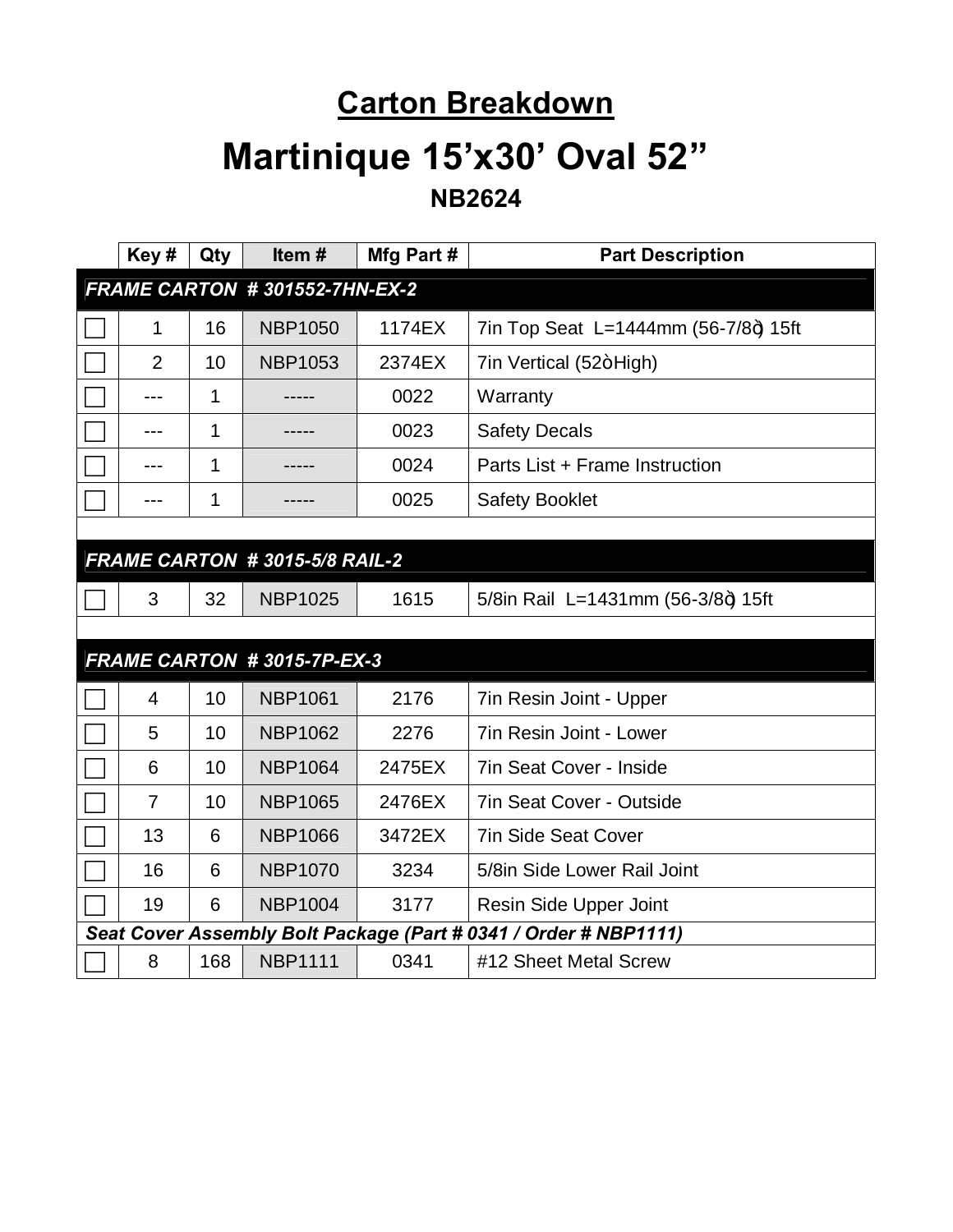#### **Carton Breakdown**

#### **Martinique 15'x30' Oval 52" NB2624**

|                                                                      | Key# | Qty | Item#                     | Mfg Part # | <b>Part Description</b>                                  |
|----------------------------------------------------------------------|------|-----|---------------------------|------------|----------------------------------------------------------|
| FRAME CARTON #301552-RG11-EX-A                                       |      |     |                           |            |                                                          |
|                                                                      | 12   | 6   | <b>NBP1006</b>            | 3314       | Side Vertical 52+Wall                                    |
|                                                                      | 14   | 6   | <b>NBP1209</b>            | 4106       | Brace for 52+Wall                                        |
|                                                                      | 15   | 6   | <b>NBP1210</b>            | 5239       | Horizontal Support for 52+Wall                           |
|                                                                      | 17   | 6   | <b>NBP1013</b>            | 7244       | Middle Strap L=929mm $(36-5/8+)$                         |
|                                                                      | 17   | 6   | <b>NBP1012</b>            | 7224       | End Strap L=1400mm $(55-1/8+)$                           |
|                                                                      | 18   | 6   | <b>NBP1011</b>            | 6254       | Pressure Plate L=680mm (26-3/4+)                         |
|                                                                      |      | 1   |                           |            | <b>Braced Oval Pool Instructions</b>                     |
| Braced Oval Frame Bolt Package (Part # 0104 / Order # NBP1000) QTY 3 |      |     |                           |            |                                                          |
|                                                                      | 11   | 13  | <b>NBP1000</b>            | 0923*      | M8 x 20 Hex Head Bolt                                    |
|                                                                      | 11   | 13  | <b>NBP1000</b>            | 0423*      | 10.5mm x 21mm x 2.0mm Plain Washer                       |
|                                                                      | 11   | 13  | <b>NBP1000</b>            | 0623*      | M8 Nut                                                   |
|                                                                      | 11   | 8   | <b>NBP1000</b>            | 0341*      | #12 x 3/4 Sheet Metal Screw                              |
|                                                                      |      |     |                           |            | Strap Bolt Package (Part # 0106 / Order # NBP1002) QTY 3 |
|                                                                      | 11   | 27  | <b>NBP1002</b>            | 0623*      | M8 Nut                                                   |
|                                                                      | 11   | 27  | <b>NBP1002</b>            | 0923*      | M8 x 20 Hex Head Bolt                                    |
|                                                                      |      |     |                           |            |                                                          |
|                                                                      |      |     | WALL CARTON #301552-TRG-W |            |                                                          |
|                                                                      | 9    | 1   | PC5231                    | 52+Wall    | <b>Touring Gray Wall</b>                                 |
|                                                                      | 10   | 19  | <b>NL107</b>              | 8100       | <b>Plastic Edging</b>                                    |
| 52" Wall Joint Bolt Package (Part # 0113 / Order # NBP1021)          |      |     |                           |            |                                                          |
|                                                                      | ---  | 26  | <b>NBP1021</b>            | 0513*      | 1/4+x 1/2+Truss Head Screw                               |
|                                                                      |      | 51  | <b>NBP1021</b>            | 0411*      | 1/ <sub>4</sub> +Reinforcing Washer                      |
|                                                                      | ---  | 26  | <b>NBP1021</b>            | 0611*      | $1/4 + N$ ut                                             |

\*These part # of available to purchase separately. They must be purchased as part of corresponding Bolt Package.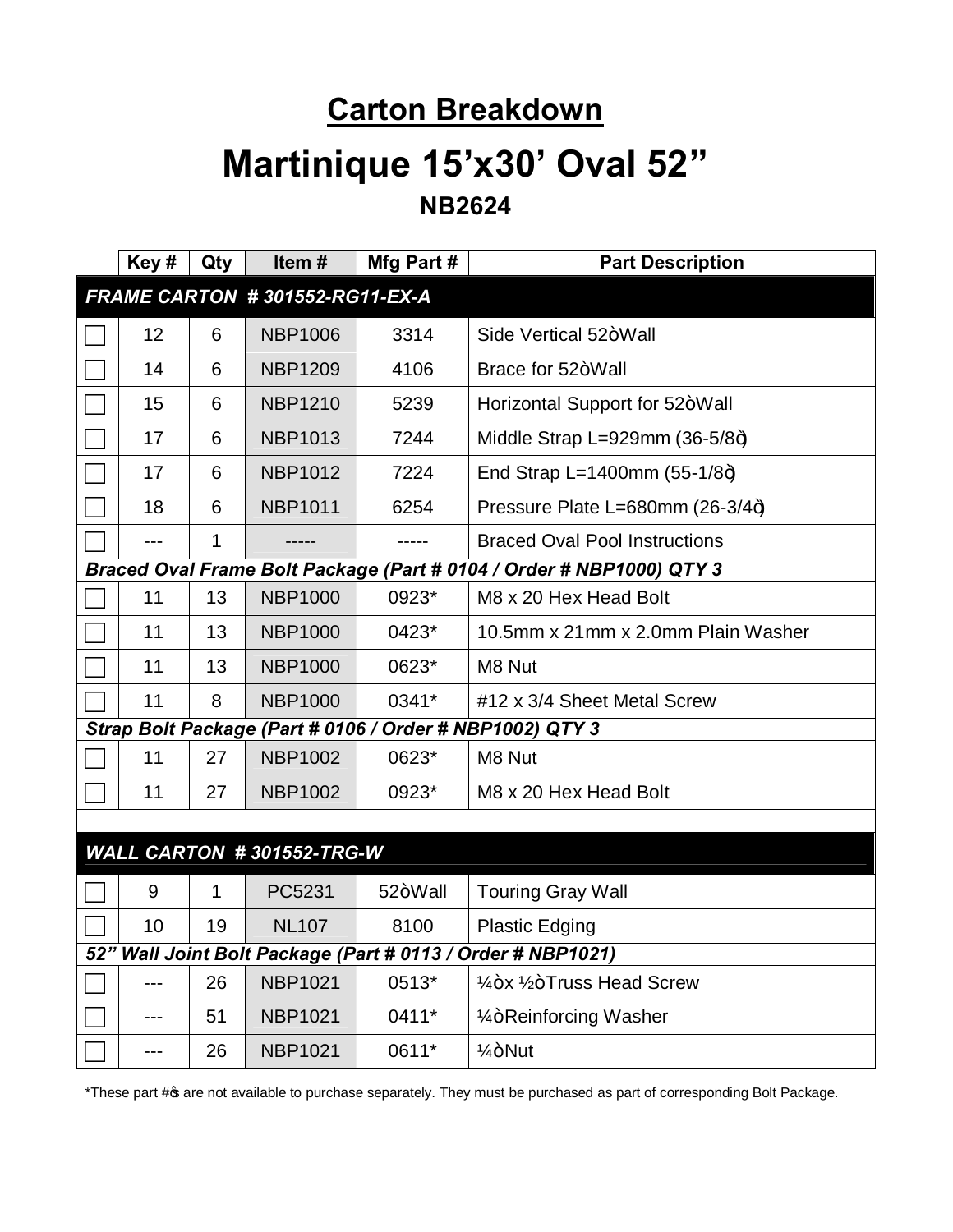## **Martinique 15'x30' Oval 52"**

**NB2624**